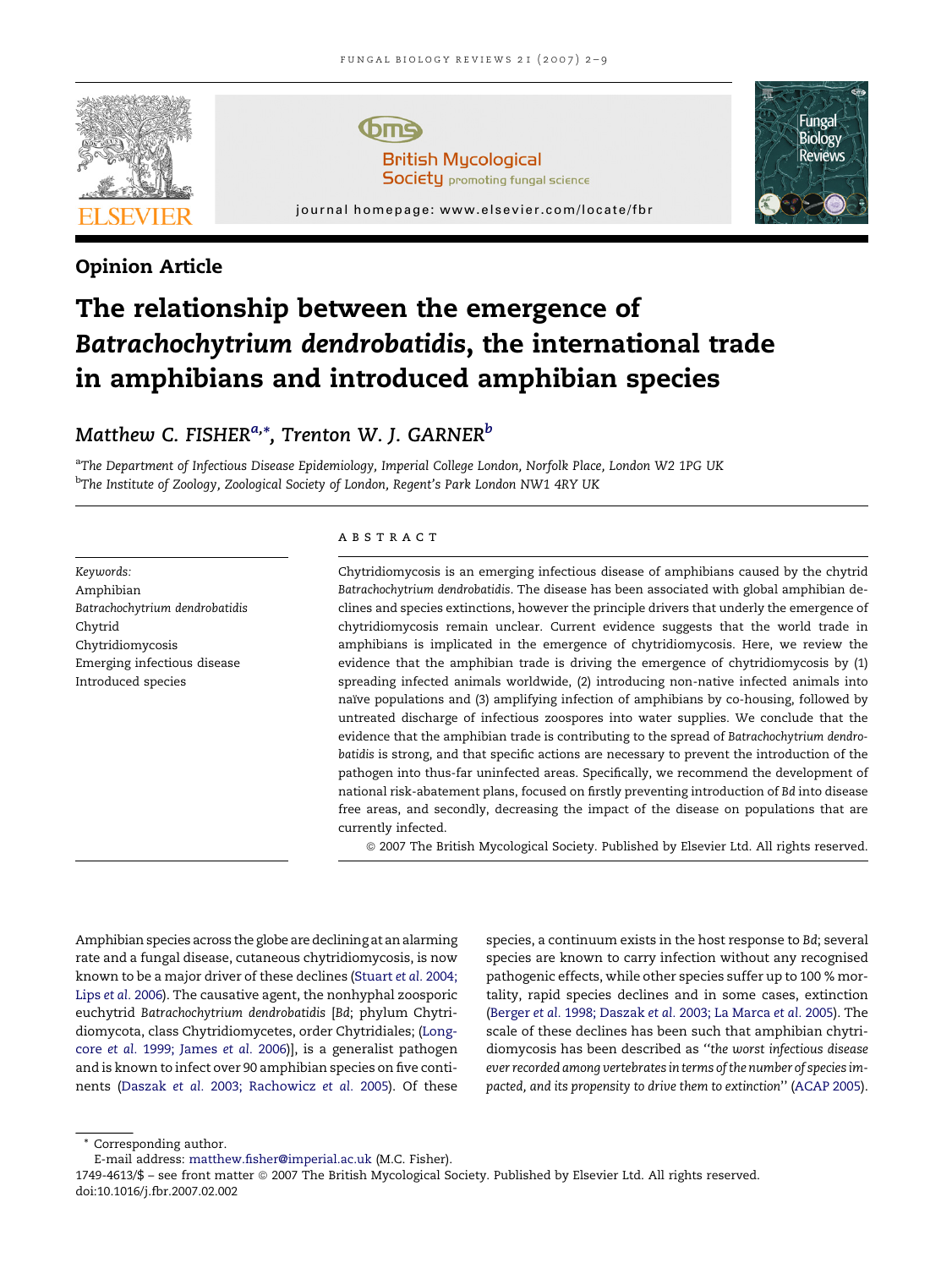Due to its recent, and largely simultaneous, recognition as a globally widespread pathogen, chytridiomycosis has been designated an emerging infectious disease [\(Daszak](#page-6-0) et al. [2003](#page-6-0)). Two hypotheses have been advanced to account for the emerging nature of disease caused by Bd; on one hand, the 'novel pathogen hypothesis' (NPH) states that Bd has recently spread into new geographic areas, and host species, as a result of the anthropogenically-mediated spread of Bd. On the other hand, the 'endemic pathogen hypothesis' (EPH) states that the emergence of chytridiomycosis has been caused by amphibian hosts becoming more susceptible to pre-existing infections as a consequence of changes in the environment.

The purpose of this review is not to weigh up the evidence for the NPH versus the EPH; this was ably undertaken by [Rachowicz](#page-7-0) et al. (2005). Ours, and other, research show that both hypotheses contribute to explaining the current pandemic. The NPH receives support from the fact that epidemic fronts of introduction have been identified (Lips [et al.](#page-7-0) 2006), that globally-recovered isolates of Bd show little genetic diversity suggestive of a recent expansion from a point-origin [\(Morehouse](#page-7-0) et al. 2003) and that infected amphibians are detected in the amphibian trade (Mazzoni et al. [2003; Weldon](#page-7-0) et al. [2004; Garner](#page-7-0) et al. 2006). The EPH receives support from data showing that Bd was present in global amphibian populations decades ago [USA 1974; Canada 1961; Australia 1978; South Africa 1938 [\(Rachowicz](#page-7-0) et al. 2005)] and that there are measurable associations between amphibian condition ([Read](#page-7-0)[ing 2006](#page-7-0)), global warming and the onset of chytridiomycosis (Bosch et al. [2006; Pounds](#page-6-0) et al. 2006). It is likely that the contemporary emergence of Bd is driven by a combination of NPH and EPH-like mechanisms; here we will focus on a subset of the NPH and will review the evidence that the international trade in amphibians has contributed to the emergence of chytridiomycosis by a process of continually introducing Bd, primarily through species introductions, into naïve amphibian populations and species.

#### 1. Amphibian trade, introduced amphibians and the prevalence of Bd in commercial amphibian species

The global trade in amphibians is substantial, involves hundreds of species and occurs on every continent where amphibians and Bd occur (Nace et al. [1971; Gorzula 1996; Schlaepfer](#page-7-0) [et al.](#page-7-0) 2005). National imports of live animals may annually run into the millions [\(Schlaepfer](#page-7-0) et al. 2005) and efforts to procure wild amphibians for trade may be so intense as to cause local population declines ([Jennings & Hayes 1985; Wang](#page-7-0) et al. [2004](#page-7-0)). More importantly, commercial practices bring traded animals into contact with wild populations. Introductions are common and in many cases intentional, leading to the establishment of numerous feral populations [\(Conant & Collins](#page-6-0) [1991; Reimchen 1991; Kraus & Campbell 2002; Lever 2003;](#page-6-0) Vorburger & Reyer 2003; Weldon et al. 2004; Denoël 2005; Govindarajulu et al. [2005; Jancovich](#page-6-0) et al. 2005; Li et al. 2006; Pagano [et al.](#page-6-0) 2003). Amphibians have been intentionally released for farming, to ornament garden ponds, as biocontrol agents and even as part of amphibian conservation efforts [\(Easteal 1981;](#page-6-0) [Buley & Garcia 1997; Helfrich](#page-6-0) et al. 2001).

The data regarding amphibians known to carry Bd infections show that numerous species that are involved in both transient and established introductions have the capability to act as vectors of Bd ([Table 1](#page-2-0)). We have searched the Global Amphibian Assessment [\(http://www.globalamphibians.org/](http://www.globalamphibians.org/)), the Global Invasive Species Database ([http://www.issg.org/](http://www.issg.org/database/) [database/\)](http://www.issg.org/database/) and the primary literature for information regarding introduced amphibian species that have successfully established a breeding population for at least one generation, or have been introduced but failed to establish a breeding population. In nearly all cases we report findings that involve well-established populations. We have cross-referenced the results of this search with the available primary literature and unpublished reports made available on the Amphibian Diseases Homepage ([http://www.jcu.edu.au/school/phtm/PHTM/](http://www.jcu.edu.au/school/phtm/PHTM/frogs/ampdis.htm) [frogs/ampdis.htm\)](http://www.jcu.edu.au/school/phtm/PHTM/frogs/ampdis.htm) for evidence of infection with Bd. We have also taken advantage of the database we have compiled while screening tissue samples and DNA extracts from amphibians primarily sampled in Europe and Canada. Here, we have screened samples using the quantitative polymerase chain reaction (qPCR) method of Boyle et al. [\(2004\)](#page-6-0), including positive and negative controls and a minimum of two-fold replication per sample (as per Garner et al. [2005, 2006\)](#page-6-0). We have determined that a minimum of 28 species of introduced amphibians are also known carriers of Bd ([Table 1\)](#page-2-0). At least one of these species is known to be experiencing die-offs due to chytridiomycosis (Alytes obstetricans, [Bosch](#page-6-0) et al. 2001), but the majority are species that are asymptomatically infected, and in some cases have been introduced on an enormous scale.

The three most widely introduced species, the African clawed frog Xenopus laevis, the North American Bullfrog Rana catesbeiana ([Fig. 1\)](#page-3-0) and the Cane toad Bufo marinus, have established feral populations in the Americas, Europe, Australia, Asia and many oceanic and coastal islands. [Weldon](#page-7-0) et al. [\(2004\)](#page-7-0) reported the first case of Bd infections in Xenopus laevis collected and preserved in the late 1930s. It was at this time Xenopus spp. were first being exported to the USA, Australasia and Europe as pregnancy assays. Subsequently, Xenopus has become the model amphibian genus for primary research and continues to be widely traded [\(Weldon](#page-7-0) et al. 2004). Captive colonies of Xenopus spp. are known to harbour Bd-infected animals ([Parker](#page-7-0) et al. 2002; Fisher unpubl. data) and Xenopus escapes and establishments are still being reported [\(Cunning](#page-6-0)ham et al. [2005\)](#page-6-0). This pool of evidence has led to the popularization of the 'Out of Africa' hypothesis [\(Weldon](#page-7-0) et al. 2004). [Weldon](#page-7-0) et al. (2004) postulated that once the trade in Xenopus had been established, the potential for horizontal transfer among amphibian species involved in commercial trading should speed the spread of Bd. This scenario seems likely, as standards at the time did not take into account the possibility of disease transmission among individual amphibians or through nonsterile handling practices, and commercial suppliers commonly traded in two or all three of these species [\(Nace](#page-7-0) et al. 1971). The first evidence of Bd infections in archived North American amphibians comes from frogs collected and preserved in 1961 ([Ouellet](#page-7-0) et al. 2005). Intentional introductions of bullfrogs across western North America began in the 1930s and continued for decades afterwards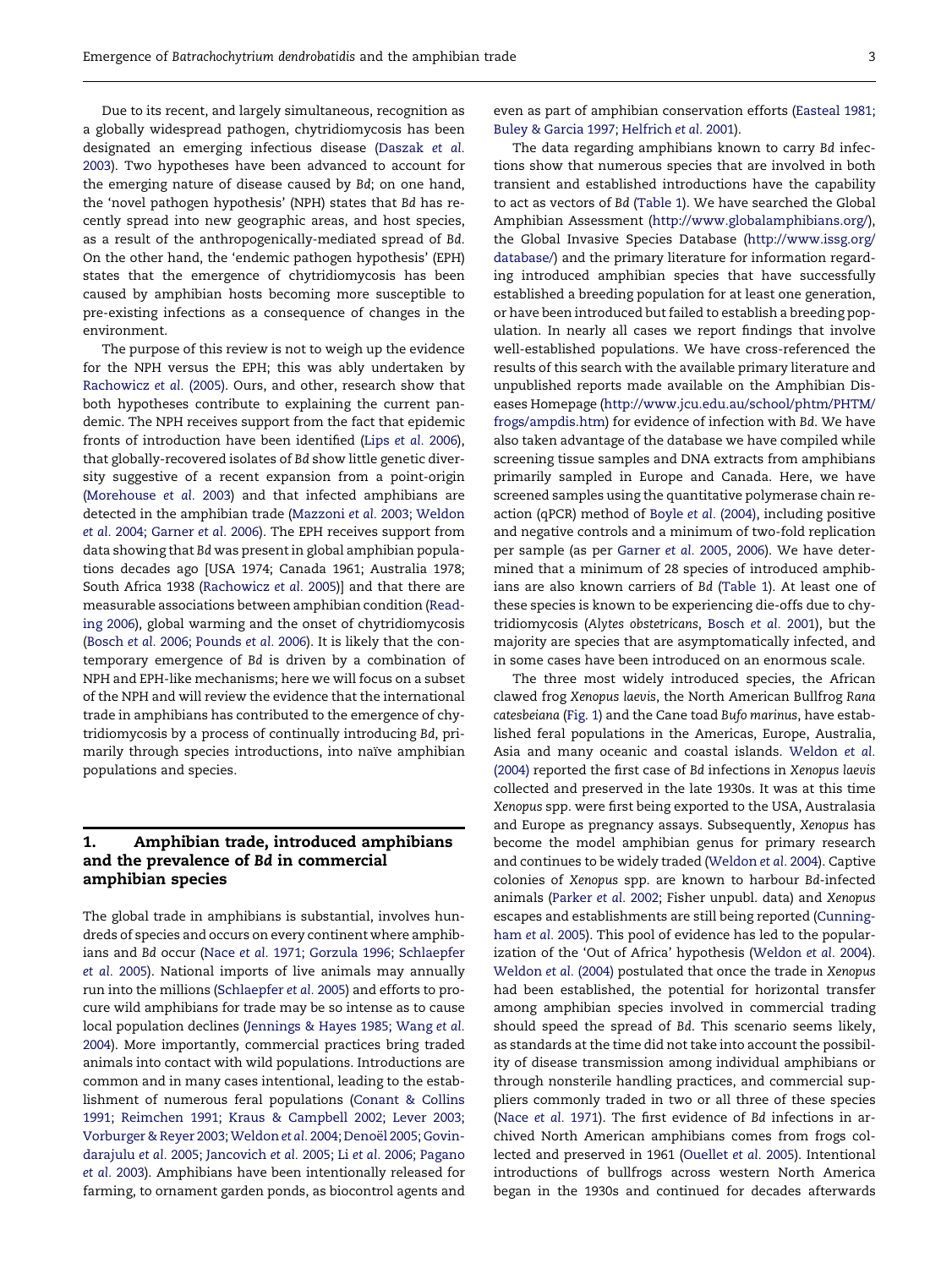| of infections              |                                                |                                                      |                                 |                                                                            |
|----------------------------|------------------------------------------------|------------------------------------------------------|---------------------------------|----------------------------------------------------------------------------|
| <b>Species</b>             | Activity or trade                              | Introductions                                        | Evidence of Bd infection        | Ref                                                                        |
| Rana catesbeiana           | Food, biocont.<br>ornamental,<br>pet, research | Europe, Asia,<br>Americas, islands                   | Native, introduced              | Garner et al. 2006;<br>Ouellet et al. 2005                                 |
| Xenopus laevis             | Pet, research                                  | Europe, Americas, islands                            | Native, captive                 | Weldon et al. 2004;<br>Parker et al. 2002; Garner &<br>Fisher unpubl. data |
| Eleuthrodactylus coqui     | None                                           | Caribbean, Hawaii<br>and Florida, USA                | Native, introduced              | Burrowes et al. 2004;<br>Beard & O'Neill 2005                              |
| Pelophylax ridibunda       | Food, research                                 | BEL, ES, CH, UK, KAZ, Siberia,<br>Kamchatka, RUS     | Introduced                      | Garner & Fisher unpubl.<br>data                                            |
| Pelophylax esculenta       | Food, research                                 | ES, UK                                               | Native                          | Simoncelli et al. 2005;<br>Garner & Fisher unpubl. data                    |
| Pelophylax lessonae        | Reintroduction <sup>1</sup>                    | <b>UK</b>                                            | Native                          | Garner & Fisher unpubl. data                                               |
| Mesotriton alpestris       | Ornamental, pet,<br>research                   | ES, FR, UK                                           | Native, introduced              | Garner & Fisher unpubl. data                                               |
| Alytes muletensis          | Research.<br>reintroduction                    | Mallorca, ES                                         | Native, introduced <sup>2</sup> | Garner & Fisher unpubl. data                                               |
| Alytes obstetricans        | Unknown                                        | NLD, UK                                              | Native                          | Bosch et al. 2001; Garner &<br>Fisher unpubl. data                         |
| Dendrobates auratus        | Biocontrol, pet,<br>ornamental                 | Hawaii, USA                                          | Captive                         | Pessier et al. 1999                                                        |
| Rana clamitans             | Food, research                                 | Western CAN/USA,<br>Newfoundland, CAN                | Native                          | Ouellet et al. 2005;<br>Garner, St. Clair &<br>Lesbarrères unpubl. data    |
| Rana sphenocephala         | Food, research                                 | <b>BHS</b>                                           | Native                          | Daszak et al. 2005                                                         |
| Rana blairi                | None identified                                | Southeastern Arizona, USA                            | Native                          | Sredl & Caldwell 2000                                                      |
| Taricha granulosa          | None identified                                | Rocky Mountains,<br>Idaho, $USA3$                    | Native                          | Govindarajulu & Garner<br>unpubl. data                                     |
| Necturus maculosus         | Pet, fish bait, research                       | New England, USA                                     | Captive                         | Mutschmann unpubl. data                                                    |
| Ambystoma tigrinum         | Pet, fish bait, research                       | Central California, USA                              | Native                          | Davidson et al. 2003                                                       |
| Hymenochirus boettgeri     | Pet, ornamental                                | Florida, USA <sup>4</sup>                            | Captive                         | Raverty & Reynolds 2001                                                    |
| Litoria aurea              | Pet                                            | Hawaii <sup>4</sup> , NZL, NCL                       | Native                          | Hero & Morrison 2004                                                       |
| Litoria raniformis         | Pet, ornamental                                | Adelaide Hills, NZL                                  | Native, introduced              | Hero & Morrison 2004                                                       |
| Litoria ewingii            | Pet, ornamental                                | <b>NZL</b>                                           | Introduced                      | Bishop unpubl. report <sup>6</sup>                                         |
| Bufo marinus               | Biocontrol                                     | Hawaii, USA, Peurto<br>Rico, AUS <sup>7</sup>        | Captive                         | Berger et al. 1998                                                         |
| Pseudacris regilla         | Pet, ornamental                                | Eutsuk Lake, Queen<br>Charlottes, BC, CAN            | Native                          | Govindarajulu & Garner<br>unpubl. data                                     |
| Rana pipiens               | Food, research,<br>reintroduction              | Western North America                                | Native                          | Carey et al. 1999;<br>Adama et al. 2004                                    |
| Limnodynastes<br>dumerilii | Unknown                                        | NZL <sup>4</sup>                                     | Native, captive                 | Berger et al. 1999                                                         |
| Litoria caerulea           | Pet, ornamental                                | $NZL4$ , USA                                         | Native                          | Berger et al. 1999                                                         |
| Acris crepitans            | Unknown                                        | Varsity Lake, Boulder,<br>Colorado, USA <sup>5</sup> | Native                          | Pessier et al. 1999                                                        |
| Bufo americanus            | Unknown                                        | Cuttyhunk Island,<br>Massachusetts, USA              | Native                          | Ouellet et al. 2005                                                        |
| Rana berlandieri           | Unknown                                        | Lower Colorado River<br>Basin, USA                   | Introduced                      | Sredl & Caldwell 2000                                                      |

## <span id="page-2-0"></span>Table 1 – Introduced amphibian species known to carry Batrachochytrium dendrobatidis infections. References are evidence

1 Reintroduction program included pre-release screening for Bd infections.

2 Although infections reported where no introductions have occurred, locations involving released and captive-bred animals have also tested positive.

4 Released but did not establish.

5 Introduction extirpated.

6 Unpublished report by New Zealand chair of the DAPTF working group.

7 Most introductions were made as early attempts to use biological control against various beetle pests of sugar cane, banana and other cash crops ([Lever 2001](#page-7-0)). Introduced to: Hawai'i, Puerto Rico, U.S. Virgin Islands, Guam and Northern Mariana Islands, American Samoa, and Republic of Palau: found in much of the Caribbean including Antigua, Barbados, Cuba, Dominica, Grenada and Carriacou Island, Guadeloupe, Grand Cayman Island, Haiti, Dominican Republic, Jamaica (including Cabarita Island), Martinique, Montserrat, Nevis, St. Kittis, St. Lucia, and St. Vincent. In the Pacific Australia, Japan, Papua New Guinea, Philippines, Cook Islands, Micronesia, Fiji Islands, Kiribati, Republic of the Marshall Islands, the Solomon Islands, and Tuvalu. (USGS) Other worldwide introductions include Bermuda, Egypt, Mauritius, and Diego Garcia of the Chagos Archipelago ([Easteal 1981](#page-6-0); [Lever 2001](#page-7-0)).

<sup>3</sup> Possible introduction.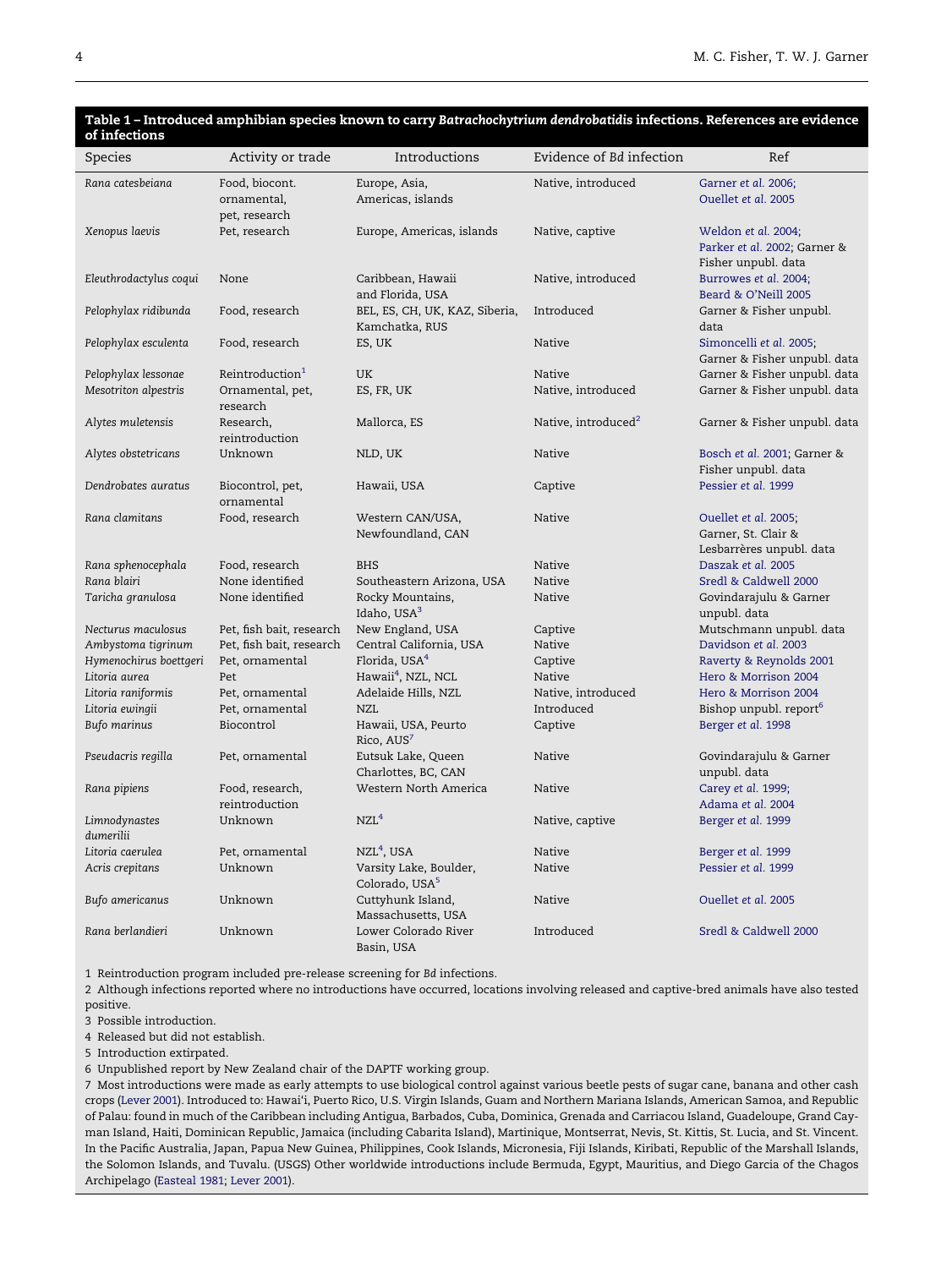<span id="page-3-0"></span>

Fig. 1 – Male Rana catesbeiana at a site of introduction on Vancouver Island, Canada (photo courtesy of Dina El Tounsy-Garner).

[\(Green 1978; Nussbaum](#page-6-0) et al. 1983) and there is a history of bullfrog farming in the native range ([Stoutamire 1932; Baker](#page-7-0) [1942](#page-7-0)). Nace et al. [\(1971\)](#page-7-0) reported 22 private outlets marketing bullfrogs for research in the 1960s (along with another 143 species, 15 of which appear in [Table 1\)](#page-2-0), undoubtedly representing a small component of the trade in bullfrogs dominated by the food industry ([Teixeira](#page-7-0) et al. 2001). Introduced populations of bullfrogs are consistent in harbouring infected frogs and tadpoles ([Garner](#page-6-0) et al. 2006). First reports of chytridiomycosis in Australia are from 1978 ([Rachowicz](#page-7-0) et al. 2005). Cane toads were introduced in Australia as biocontrols in 1935 ([Lever](#page-7-0) [2001](#page-7-0)), which precedes the hypothetical emergence out of Africa. However, like Xenopus, cane toads were used as pregnancy assays ([Bivens 1950\)](#page-6-0) in South America, the Caribbean and Australia ([Lavergne & Trapido 1951; McDonald & Taft](#page-7-0) [1953; Floch & Fauran 1955](#page-7-0)). The species was commercially traded in Australia by the thousands during the 1960s ([Tyler](#page-7-0) [1999](#page-7-0)). Thus, for the three most widely introduced species that asymptomatically harbour Bd infection, the establishment of trade and mass transport of animals and the potential for horizontal transmission among them predates the emergence of the disease.

Not all locations where amphibians suffer from chytridiomycosis have documented cases of amphibian introductions. Nevertheless, the amphibian trade usually has an influence in the area, and in many cases, a substantial one. The ongoing chytridiomycosis-driven declines of Neotropical species recorded initially in the 1990s have garnered the greatest attention of all amphibian declines related to the emergence of Bd (Berger et al. [1998; La Marca](#page-6-0) et al. 2005; Pounds et al. 2006). Many species of frogs in the region, primarily members of the family Dendrobatidae, are highly prized by researchers, hobbyists and zoological gardens. [Gorzula \(1996\)](#page-6-0) examined the records of the World Conservation Monitoring Centre for the years 1987–1993 and reported that annual exports of wild dendrobatids ranged from 636–3506 individuals per annum (13032 individuals in total). The trade at that time involved eight neotropical countries as sources of wild animals and a further eight countries which currently maintain numerous captive breeding colonies, and in some cases, hobbyist groups with substantial memberships. [Gorzula \(1996\)](#page-6-0) also noted that much of the trade probably goes unrecorded. Seven zoological

gardens reported captive and breeding colonies of dendrobatids during the 1970s (International Zoo Yearbook, multiple years), and it is common practice for zoological organizations to exchange frogs and establish new colonies ([Gorzula 1996](#page-6-0)). Xenopus laevis entered the zoo breeding records in 1962 (Antwerp, International Zoo Yearbook 1963), and by 1974, 11 zoos in 8 countries were breeding Xenopus (International Zoo Yearbook, multiple years). Cincinnati Zoo also bred bullfrogs successfully in 1970 (International Zoo Yearbook 1972). Once again the potential for cross-species transmission and trade precede disease emergence. It is important to note we could find no reports of reintroductions from captive populations of neotropical species, and instead those responsible for collecting amphibians, their equipment and associated activities would have to be the means of Bd introduction.

#### 2. Assessing the risk of further Bd introduction into Europe, with special reference to the U.K.

Contemporary emerging infectious disease research empirically analyses the relative risk of disease introduction via different pathways in order to develop predictive models for disease emergence. A detailed understanding of the natural history of Bd is necessary for such an analysis as its biological requirements will underlie which pathways are available for introduction, amplification and spread of the pathogen. While our knowledge of Bd's lifecycle is incomplete, it is clear that the organism has the ability to produce highly infectious zoospores for up to 7 weeks in lake water, and to survive in sterile moist river sand for up to 12 weeks [\(Johnson & Speare 2003;](#page-7-0) [Johnson & Speare 2005](#page-7-0)). We have also shown that co-housed amphibian larvae (Bufo bufo) readily transmit the infection to each another and that the population prevalence of infection is related to the intensity of infection (Garner & Fisher unpub. obs.). This leads to two observations: (1) that co-housing amphibians during transport will amplify the population prevalence and intensity of infection and (2) that the release of infectious zoospores from infected individuals have the potential to persist in the environment for some time. Currently, it is not known whether Bd has the potential to form a thickwalled resting sporangia upon the onset of unfavourable conditions, as is seen in other chytrids such as Allomyces spp. However, if such life-cycle stages exist, or if Bd has the potential to survive and reproduce as a saprobe in nature, then the environmental persistence of Bd may be much greater than has thus far been measured, with a concomitant increase in the probability of successful transmission upon introduction.

Risk analysis for the introduction and establishment of Bd into a region depends on identifying the pathways through which disease introduction can occur ([Daszak](#page-6-0) et al. 2000). As argued here, these are primarily (i) the rate of arrival of infected carrier amphibian species, (ii) the rate of arrival of water contaminated with active Bd, (iii) the rate of arrival of humans that are arriving from Bd infected areas and (iv) introduction via thus far unproven mechanisms, such as any species that is migratory, transported, traded and has the potential to interact with water bodies utilized by wild amphibians. For each pathway, it is then necessary to estimate the fraction of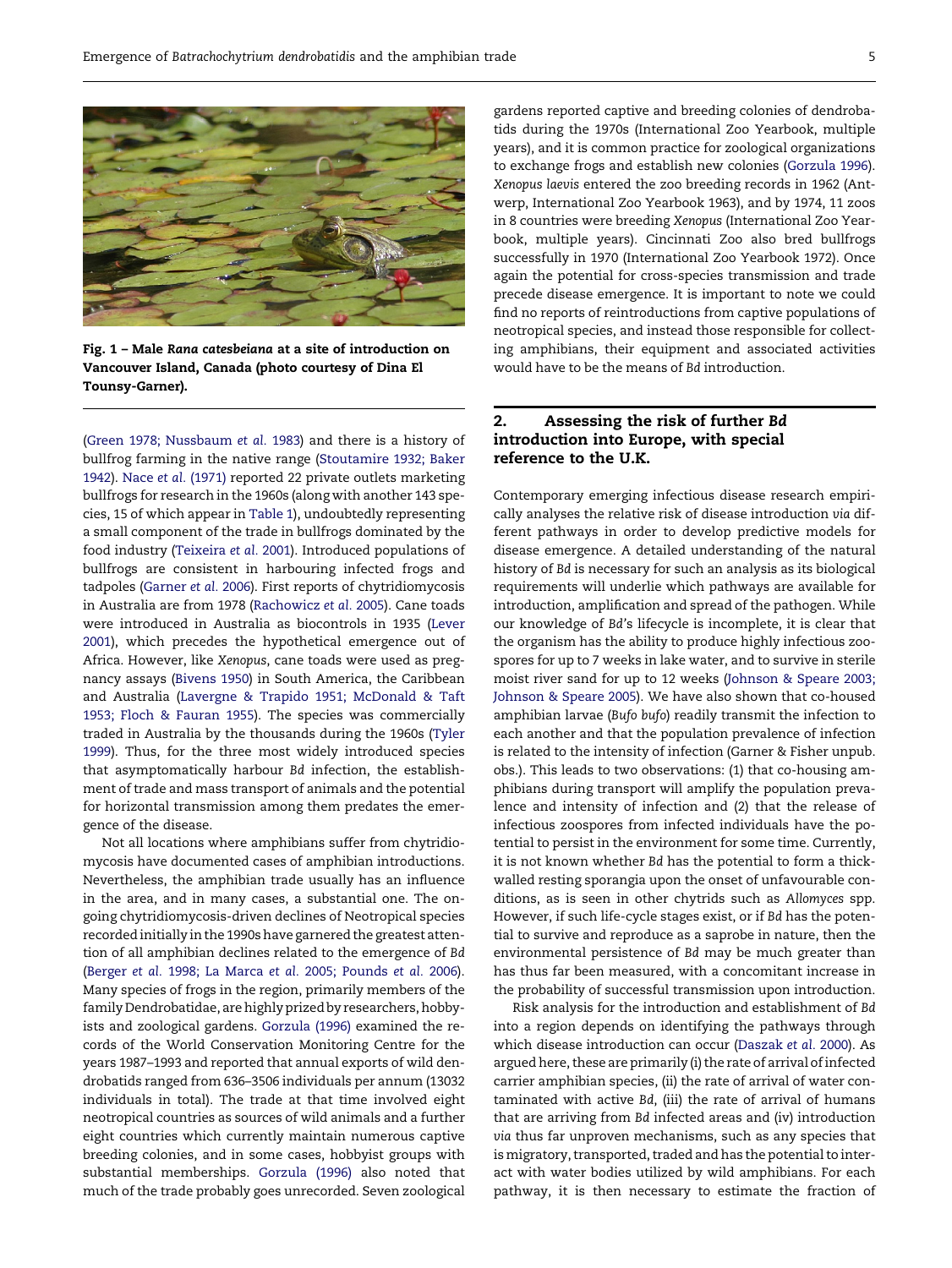individuals that are likely to be infected (or carriers), multiplied by the probability distribution that is associated with the duration of infectiousness of zoospores. Finally, the probability of pathogen introduction must include terms that account for the likelihood associated with an infectious zoospore coming into successful contact with an uninfected amphibian, such that the basic reproductive number  $(R_0)$  for introduced Bd is above 1. Given our manifestly inadequate current knowledge of the biology of Bd and the rate at which infected amphibians are imported into countries, we are currently not in a position to accurately estimate the risk of introduction or establishment. However, it is clear that infected amphibians have been, and are, being widely traded, and that steps need to be taken to ensure that the risk of introduction of Bd is minimised (Daszak et al. [2000; Mazzoni](#page-6-0) et al. 2003).

Policy regarding the import and quarantine of amphibian species into Europe, and to a lesser degree among EU member states, is primarily dealt with by the EC Health and Consumer Protection Directorate – General's Animal Health and Welfare division. In the U.K. animal importation is regulated by The International Animal Health Division of the Department for Environment, Food and Rural Affairs (DEFRA) under the guidance of the Wildlife and Countryside Act 1981. Additional regulations regarding amphibian imports into the E.U. are provided through the Washington Convention on International Trade in Endangered Species of Wild Fauna and Flora (CITES), and the U.K. CITES Management Authority is comprised of The Wildlife Species Conservation Division and Wildlife Habitats and Biodiversity Divisions of DEFRA. Import conditions set by the EU include veterinary checks at border inspection posts, and imports generally are only allowed from approved third countries. Within the U.K., these policies are enforced by the State Veterinary Service, Local Authorities including Port Health Authorities and Local Government Trading Standards, and Environmental Health. However, recognition of amphibian pathogens is limited. In a recent report of the meetings of the OIE (Office International des Epizooties) Aquatic Animal Health Standards Commission, no amphibian pathogens were listed, although some of the fish viral pathogens may have the ability to infect and possibly affect amphibian species (Report of the Meeting of the OIE Aquatic Animal Health Standards Commission, Paris, 1–5 August 2005). A previous report (6–10 October 2003) addresses the results of an OIE questionnaire on amphibian diseases and states.... 'the indication so far is that the trade in pet amphibians is of limited scale and may not be sufficient to present significant risk of disease transfer.' The report does acknowledge that the trade for food is larger, but that insufficient information is available to determine if there is a need to include amphibians in the Commission's remit. To the best of our knowledge, the only amphibian currently suspended from import into the EU is the North American Bullfrog (Council Regulation (EC) No. 338/97) but this suspension does not consider the ability of bullfrogs to carry and transmit Bd.

We have previously shown that Bd is broadly but patchily distributed in the EU ([Garner](#page-6-0) et al. 2005). At least 3 species of amphibians are currently experiencing mass mortality due to chytridiomycosis in the Sierra de Guaderrama, Spain ([Fig. 2,](#page-5-0) Bosch et al. [2001; Bosch & Martinez-Solano 2006](#page-6-0)) and we have data showing that Bd is currently causing mortality

or disease symptoms in two of Europe's endangered amphibian species (Fisher, Garner, Bosch, Walker, Griffiths, Bovero unpubl. data). Microscopic, PCR and histological examinations of 170 amphibians collected between 1992 and 1996 from mainly the south-east England has failed to detect evidence of Bd infection in the UK ([Cunningham 2001\)](#page-6-0). An exception is the index site in Kent, where the only known breeding population of introduced North American Bullfrogs was shown to be infected with Bd at a prevalence of 14 % ([Cunningham](#page-6-0) et al. [2005\)](#page-6-0). Given that, globally, North American Bullfrogs have been shown to be widely infected with Bd and are known asymptomatic carriers of the pathogen, it seems reasonable to assume that the escape and establishment of this population led to the introduction of Bd [\(Garner](#page-6-0) et al. 2006). This population of bullfrogs has been the target of an eradication programme conducted by English Nature; 11,838 bullfrogs were removed from the site between 1999 and 2004 and the population is now thought to have been eradicated ([Banks](#page-6-0) [et al.](#page-6-0) 2000, [Fig. 1\)](#page-3-0). The status of Bd emergence in this area is currently uncertain and detailed surveillance is being undertaken; either Bd will become extinct due to stochastic causes, or will spread into native species and become endemic, perhaps broadly, within the UK.

This example illustrates a two-fold need: (1) the potential for introduction of non-native amphibians into uninfected countries/regions needs to be minimised and (2) due to the release into water of infectious zoospores, imported amphibians need to be quarantined in a manner that ensures that escape of zoospores into the general water-supply does not occur. The legal and practical infrastructure is certainly available for the appropriate steps to be taken regarding quarantine and screening of traded amphibians, and prevention of their release. Importation into the U. K. of animals such as cattle and sheep for food requires stringent veterinary evaluations that may involve quarantine and molecular examination for pathogens. Importation of pet species such as dogs, cats and ferrets requires quarantine, documentation of disease status and additional screening at the veterinary investigator's discretion. Section 14 of the Wildlife and Countryside Act 1981 prohibits the release of non-native species, and resident non-native species detailed in Schedule 9 of the Act. Nevertheless, DEFRA's website states that there are no animal health import requirements for pet amphibians, other than a letter from a vet stating the animals are healthy enough to be transported, and that there is no limit on the numbers that an owner can transport [\(http://www.defra.gov.uk/animalh/int-trde/imports/iins/](http://www.defra.gov.uk/animalh/int-trde/imports/iins/livebalai/bal_live_8.htm) [livebalai/bal\\_live\\_8.htm\)](http://www.defra.gov.uk/animalh/int-trde/imports/iins/livebalai/bal_live_8.htm). As far as we can tell, Batrachochytrium dendrobatidis does not appear on any list of diseases, EU or UK, that must, by law, be screened for. Given the degree of threat that Bd poses to European amphibians, we argue that this is a practical and legislative loophole that needs to closed, and specific actions need to be put in place in order to minimise the risk of amphibian-disease importation.

#### 3. Specific actions necessary to control the risk of Bd introduction

Countries that have witnessed extreme declines in their amphibian biodiversity as a consequence of chytridiomycosis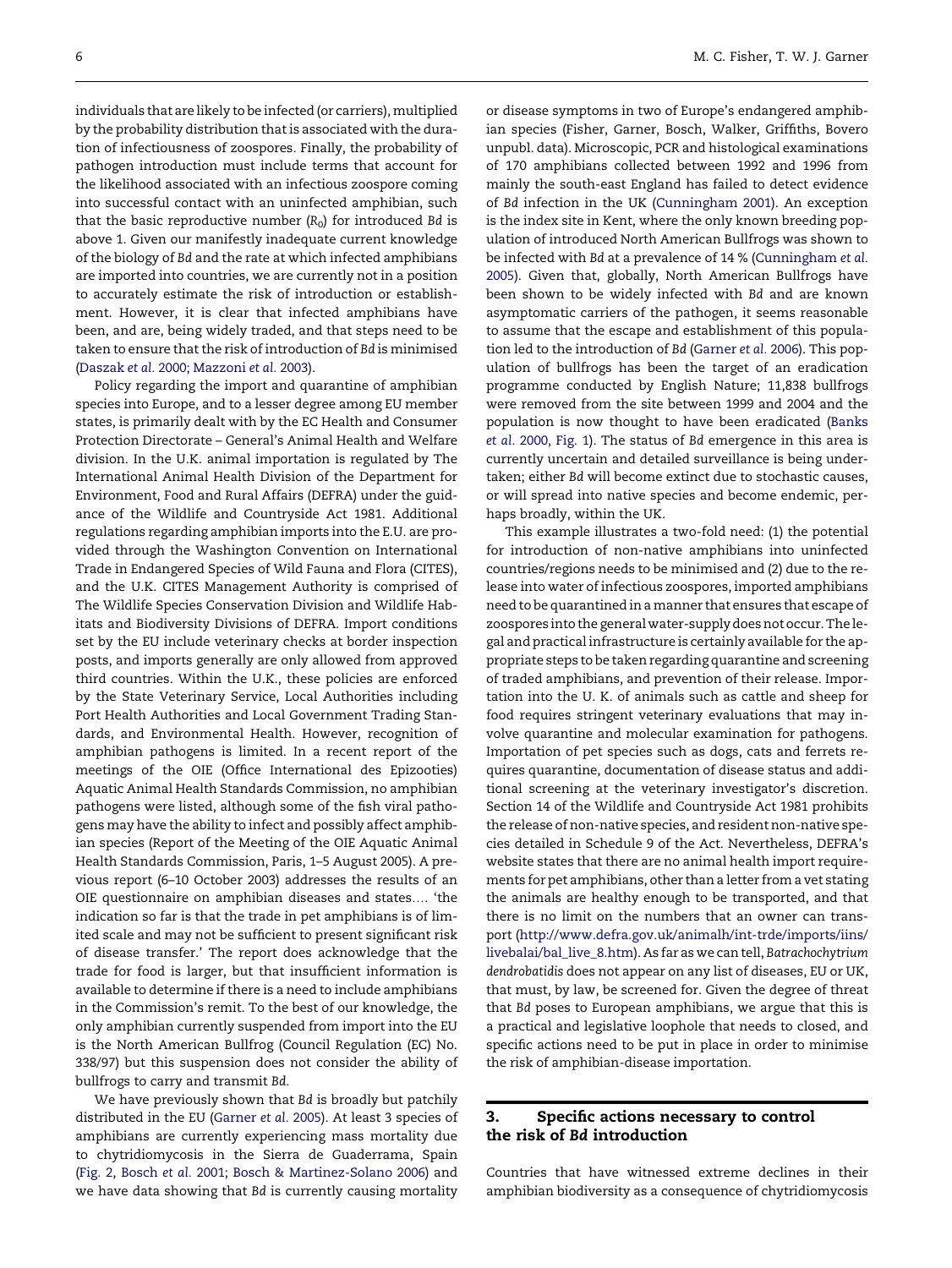<span id="page-5-0"></span>

Fig. 2 – A. Swabbing the drink patch and hind-limbs of a midwife toad, Alytes obstetricans, to test for Batrachochytrium dendrobatidis. B. Midwife toads, Alytes obstetricans, that have died from cutaneous chytridiomycosis.

are responding by designing specific threat abatement plans. Importantly, the Australian Government has designed a strategic plan with the two broad goals of preventing introduction of Bd into disease free areas, and decreasing the impact of the disease on populations that are currently infected [\(Depart](#page-6-0)[ment of the Environment and Heritage, Commonwealth of](#page-6-0) [Australia 1996](#page-6-0)). This threat abatement plan has the potential

to be modified for countries that have, as yet, minimal establishment of Bd and/or lack appropriate legislation addressing the threat posed by this wildlife pathogen. Fig. 3 summarises the sections of the Australian threat abatement plan that we believe are necessary to action in order to control the potential for introduction of Bd into disease-free countries and regions, and to limit spread if introduction has occurred. Specifically,

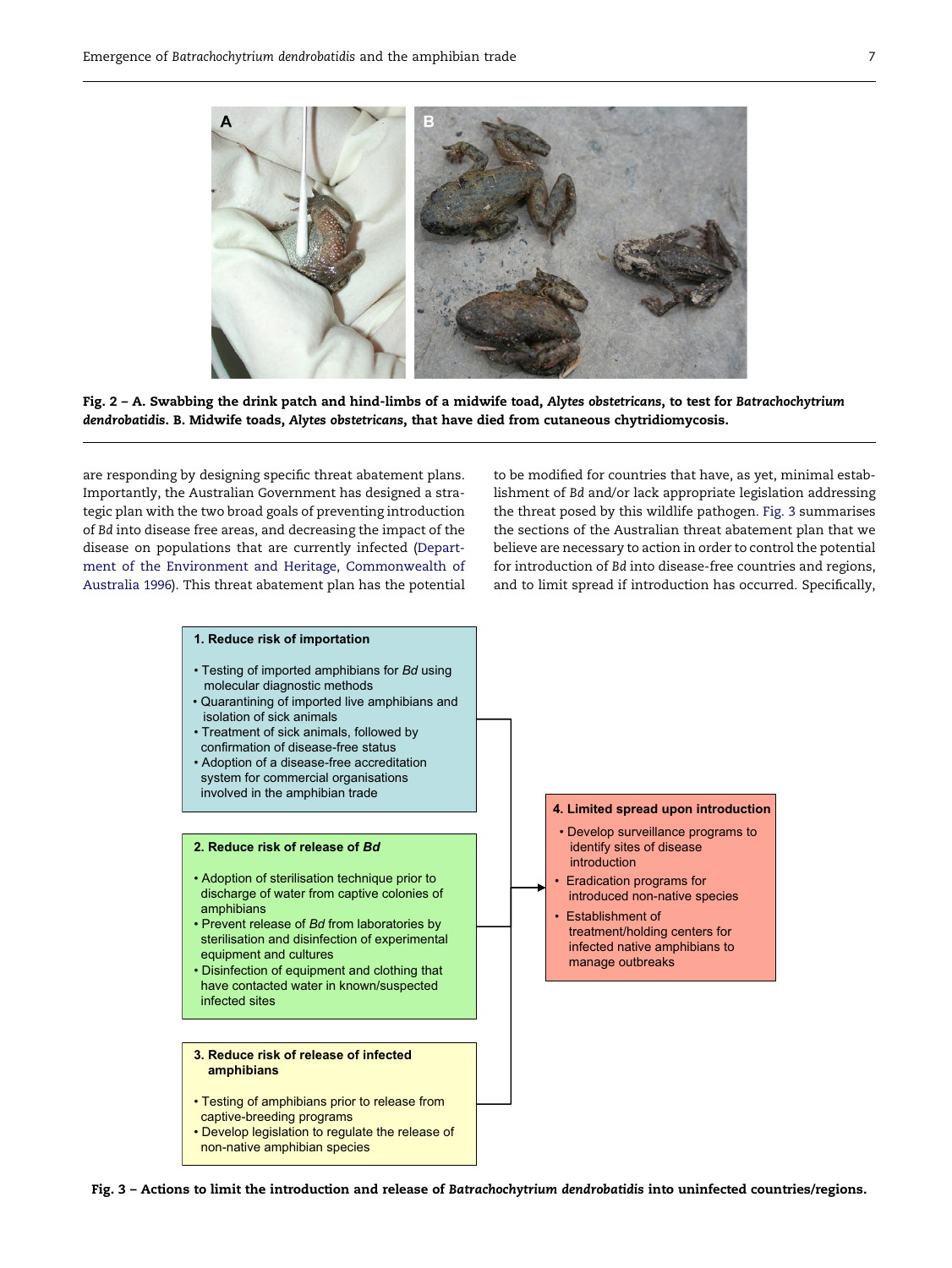<span id="page-6-0"></span>we feel that it is necessary to consider the steps that are necessary to (1) reduce the risk of importation, (2) reduce the risk of release of Bd infectious stages, (3) reduce the risk of release of amphibians and (4) limit the spread of Bd once release has occurred. We believe that the state of knowledge, and science, of the epidemiology of chytridiomycosis has reached the stage where a dialog can successfully be opened between major stakeholders, namely the Government, animal importers, traders and breeders, zoological gardens, scientists and research organisations. Initiating such a dialog is increasingly necessary in order to take measures to control the emergence of this increasingly destructive pandemic infectious disease.

#### references

- ACAP, 2005. Amphibian Conservation Summit, 17–19 September 2005, Washington DC.
- Adama D, Lansley K, Beaucher MA, 2004. Northern leopard frog (Rana pipiens) recovery: captive rearing and reintroduction in southeast British Columbia, 2003. Report to the Columbia Basin Fish and Wildlife Compensation Program, Nelson, B.C. pp. 26.
- Baker RH, 1942. The bullfrog, a Texas wildlife resource. Texas Game and Fish Commission Bulletin 23: 1–7.
- Banks B, Foster J, Langton T, Morgan K, 2000. British Bullfrogs? British Wildlife 11: 327–330.
- Beard KH, O'Neill EM, 2005. Infection of an invasive frog Eleutherodactylus cocqui by the chytrid fungus Batrachochytrium dendrobatidis in Hawaii. Biological Conservation 126: 591–595.
- Berger L, Speare R, Hyatt AD, 1999. Chytrid fungi and amphibian declines: overview implications and future directions. In: Campbell A (ed), Declines and Disappearances of Australian frogs. Environment Australia, Canberra, pp. 23–33.
- Berger L, Speare R, Daszak P, Green DE, Cunningham AA, Goggin CL, Slocombe R, Ragan MA, Hyatt AD, McDonald KR, Hines HB, Lips KR, Marantelli G, Parkes H, 1998. Chytridiomycosis causes amphibian mortality associated with population declines in the rain forests of Australia and Central America. Proceedings of the National Academy of Sciences of the United States of America 95: 9031–9036.
- Bivens MD, 1950. The use of the male Bufo marinus in the diagnosis of pregnancy. Western Journal of Surgery, Obstetrics, and Gynecology 58: 238–242.
- Bosch J, Martinez-Solano I, Garcia-París M, 2001. Evidence of a chytrid fungus infection involved in the decline of the common midwife toad (Alytes obstetricans) in protected areas of central Spain. Biological Conservation 97: 331–337.
- Bosch J, Carrascal LM, Dur´an L, Walker S, Fisher MC, 2006. Climate change and outbreaks of amphibian chytridiomycosis in a montane area of Central Spain; is there a link? Proceedings of the Royal Society of London, Series B10.1098/rspb.2006.3713. pp. 253–260.
- Bosch J, Martinez-Solano I, 2006. Chytrid fungus infection related to unusual mortalities of Salamandra salamandra and Bufo bufo in the Penalara Natural Park, Spain. Oryx 40: 184–189.
- Boyle DG, Boyle DB, Olsen V, Morgan JAT, Hyatt AD, 2004. Rapid quantitative detection of chytridiomycosis (Batrachochytrium dendrobatidis) in amphibian samples using real-time Taqman PCR assay. Diseases of Aquatic Organisms 60: 133–139.
- Buley KR, Garcia G, 1997. The recovery programme for the Mallorcan midwife toad Alytes muletensis: An update. Dodo, Journal of the Wildlife Preservation Trusts 33: 80–90.
- Burrowes PA, Joglar RL, Green DE, 2004. Potential causes for amphibian declines in Puerto Rico. Herpetologica 60: 141–154.
- Carey C, Cohen N, Rollins-Smith LA, 1999. Amphibian declines: An immunological perspective. Developmental Comparative Immunology 23: 459–472.
- Conant R, Collins JT, 1991. A Field Guide to Reptiles and Amphibians. Eastern and Central North America. Houghton Mifflin Company, Boston.
- Cunningham AA, 2001. Investigations into mass mortalities of the common frog (Rana temporaria) in Britain: epidemiology and aetiology. PhD thesis. University of London, London, UK.
- Cunningham AA, Garner TWJ, Anguilar-Sanchez V, Banks B, Foster J, Sainsbury AW, Perkins M, Walker SF, Hyatt AD, Fisher MC, 2005. The emergence of amphibian chytridiomycosis in Britain. The Veterinary Record 157: 386–387.
- Daszak P, Cunningham AA, Hyatt AD, 2000. Emerging infectious diseases of wildlife - Threats to biodiversity and human health. Science 287: 443–449.
- Daszak P, Cunningham AA, Hyatt AD, 2003. Infectious disease and amphibian population declines. Diversity and Distributions 9: 141–150.
- Daszak P, Scott DE, Kilpatrick AM, Faggioni C, Gibbons JW, Porter D, 2005. Amphibian population declines at savannah river site are linked to climate, not chytridiomycosis. Ecology 86: 3232–3237.
- Davidson EW, Parris M, Collins JP, Longcore JE, Pessier AP, Brunner J, 2003. Pathogenicity and transmission of chytridiomycosis in tiger salamanders (Ambyostoma tigrinum). Copeia 2003: 601–607.
- Denoël M, 2005. Persistance et dispersion d'une population introduite de triton alpestre (Triturus alpestris) dans les causses du Larzac (sud de la France). Revue d'Ecologie 60: 139–148.
- Department of the Environment and Heritage, Commonwealth of Australia (1996). Threat Abatement Plan: Infection of amphibians with chytrid fungus resulting in chytridiomycosis. PO Box 787, Canberra, ACT, 2601.
- Easteal S, 1981. The history of introductions of Bufo marinus (Amphibia:Anura); a natural experiment in evolution. Biological Journal of the Linnean Society 16: 93–113.
- Floch H, Fauran P, 1955. Biological diagnosis of pregnancy by the Galli-Mainini reaction. II. Use in French Guiana with Bufo marinus. Publication. Cayenne, French Guiana. Institut Pasteur de la Guyane française et de l'Inini 16: 1-6.
- Garner TWJ, Walker S, Bosch J, Hyatt AD, Cunningham AA, Fisher MJ, 2005. Chytrid fungus in Europe. Emerging Infectious Diseases 11: 1639–1641.
- Garner TWJ, Perkins M, Govindarajulu P, Seglie D, Walker SJ, Cunningham AA, Fisher MC, 2006. The emerging amphibian pathogen Batrachochytrium dendrobatidis globally infects introduced populations of the North American bullfrog, Rana catesbeiana. Biology Letters 2: 455–459.
- Gorzula S, 1996. The trade in dendrobatid frogs from 1987 to 1993. Herpetological Review 27: 116–123.
- Govindarajulu P, Altwegg R, Anholt BR, 2005. Matrix model investigation of invasive species control: bullfrogs on Vancouver Island. Ecological Applications 15: 2150–2160.
- Green DM, 1978. Northern leopard frogs and bullfrogs on Vancouver Island. Canadian Field Naturalist 92: 78–79.
- Helfrich LA, Neves RJ, Parkhurst J, 2001. Commercial Frog Farming. Virginia Cooperative Extension Publication, 420–425.
- Hero JM, Morrison C, 2004. Frog declines in Australia: Global implications. Herpetological Journal 14: 175–186.
- James TY, Kauff F, Schoch CL, Matheny PB, Hofstetter V, Cox CJ, Celio G, Gueidan C, Fraker E, et al., 2006. Reconstructing the early evolution of Fungi using a six-gene phylogeny. Nature 443: 818–822.
- Jancovich JK, Davidson EW, Parameswaran N, Mao J, Chinchar VG, Collins JP, Jacobs BL, Storfer A, 2005. Evidence for emergence of an amphibian iridoviral disease because of human-enhanced spread. Molecular Ecology 14: 213–224.